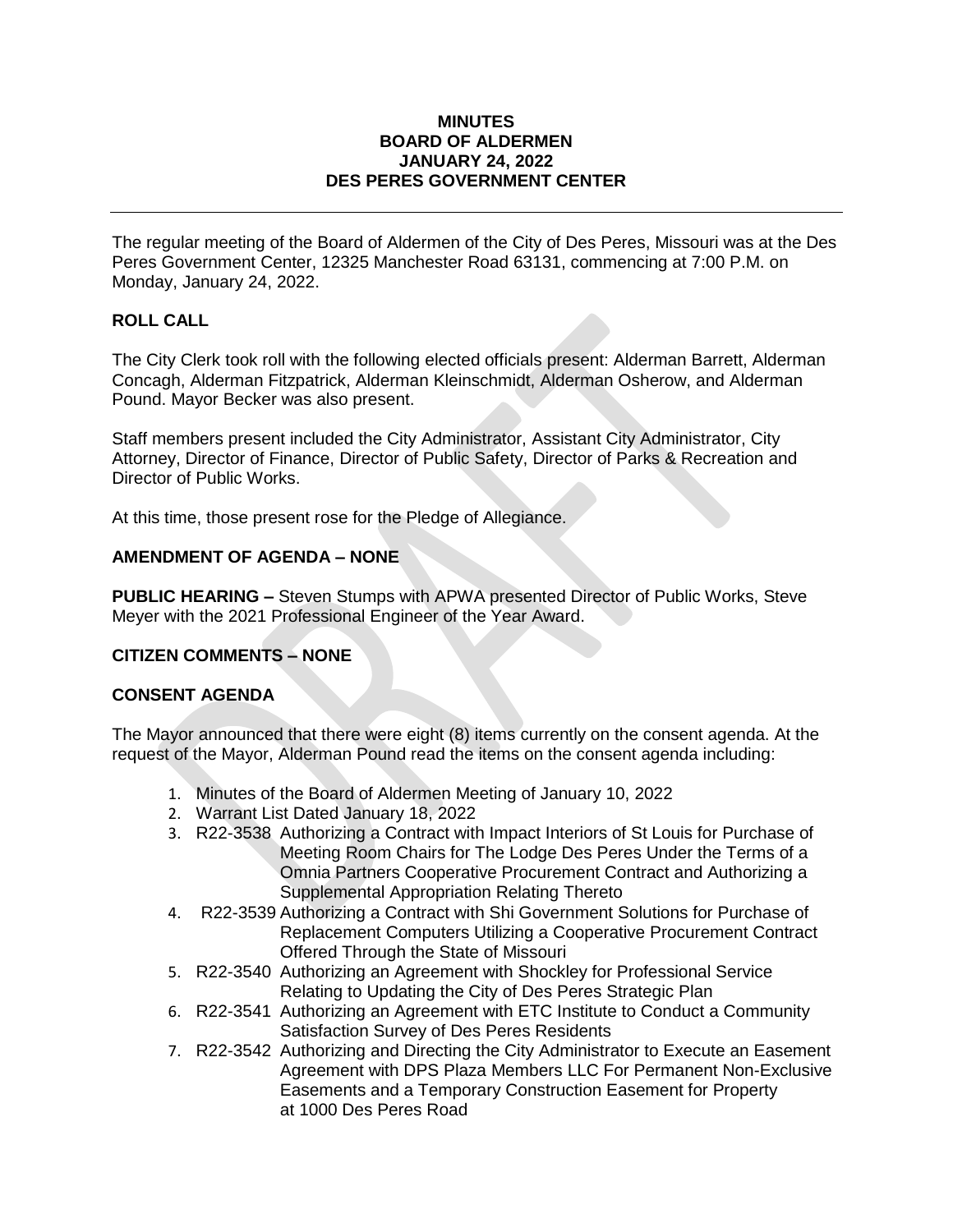8. R22-3543 Authorizing A Sole Source Agreement with ESO for Purchase of EMS Patient Care Report Writing and Records Management Software for Use by the Department of Public Safety

Alderman Pound made a motion, seconded by Alderman Osherow to approve the eight items on the Consent Agenda, as presented. A roll call vote was taken with the following results: Alderman Barrett, "AYE", Alderman Fitzpatrick, "AYE", Alderman Concagh, "AYE", Alderman Kleinschmidt, "AYE" Alderman Osherow, "AYE", Alderman Pound, and "AYE". Motion passed 6-  $\Omega$ .

# **REPORT OF THE MAYOR - NONE**

# **REPORTS OF OFFICERS AND COMMITTEES – NONE**

• Report of Planning and Zoning Commission held January 12, 2022

# **LEGISLATION**

### **Unfinished Business**

## **a. B22-2938 An Ordinance Accepting Donation of 12833 Manchester Road (0.21 Acres) and Authorizing Release of a Lien on Such Property (2nd Reading)**

Alderman Barrett read B22-2938 for the second time.

Alderman Barrett moved to approve Bill 22-2938, second by Alderman Kleinschmidt. A roll call vote was taken with the following results: Alderman Barrett, AYE", Alderman Concagh, "AYE", Alderman Fitzpatrick, "AYE", Alderman Kleinschmidt, "AYE" Alderman Osherow, "AYE", Alderman Pound, "AYE". Motion passed 6-0.

## **b. B22-2939 An Ordinance Authorizing the City Administrator to Execute and Amended Adoption Agreement with ICMA-RC for the Government Money Purchase Plan and Trust (2nd Reading)**

Alderman Kleinschmidt read B22-2939 for the second time.

Alderman Kleinschmidt moved to approve Bill 22-2939, second by Alderman Fitzpatrick. A roll call vote was taken with the following results: Alderman Barrett, AYE", Alderman Concagh, "AYE", Alderman Fitzpatrick, "AYE", Alderman Kleinschmidt, "AYE" Alderman Osherow, "AYE", Alderman Pound, "AYE". Motion passed 6-0.

**c. B22-2941 An Ordinance Amending Section 2-333 of the Des Peres Municipal Code Relating to Approval of the Warrant List and Payment of Bills and Stating the Intention of the City to Participate in the Missouri Local Government Expenditure Database to be Created and Maintained by the State of Missouri (2nd Reading)**

Alderman Fitzpatrick read B22-2941 for the second time.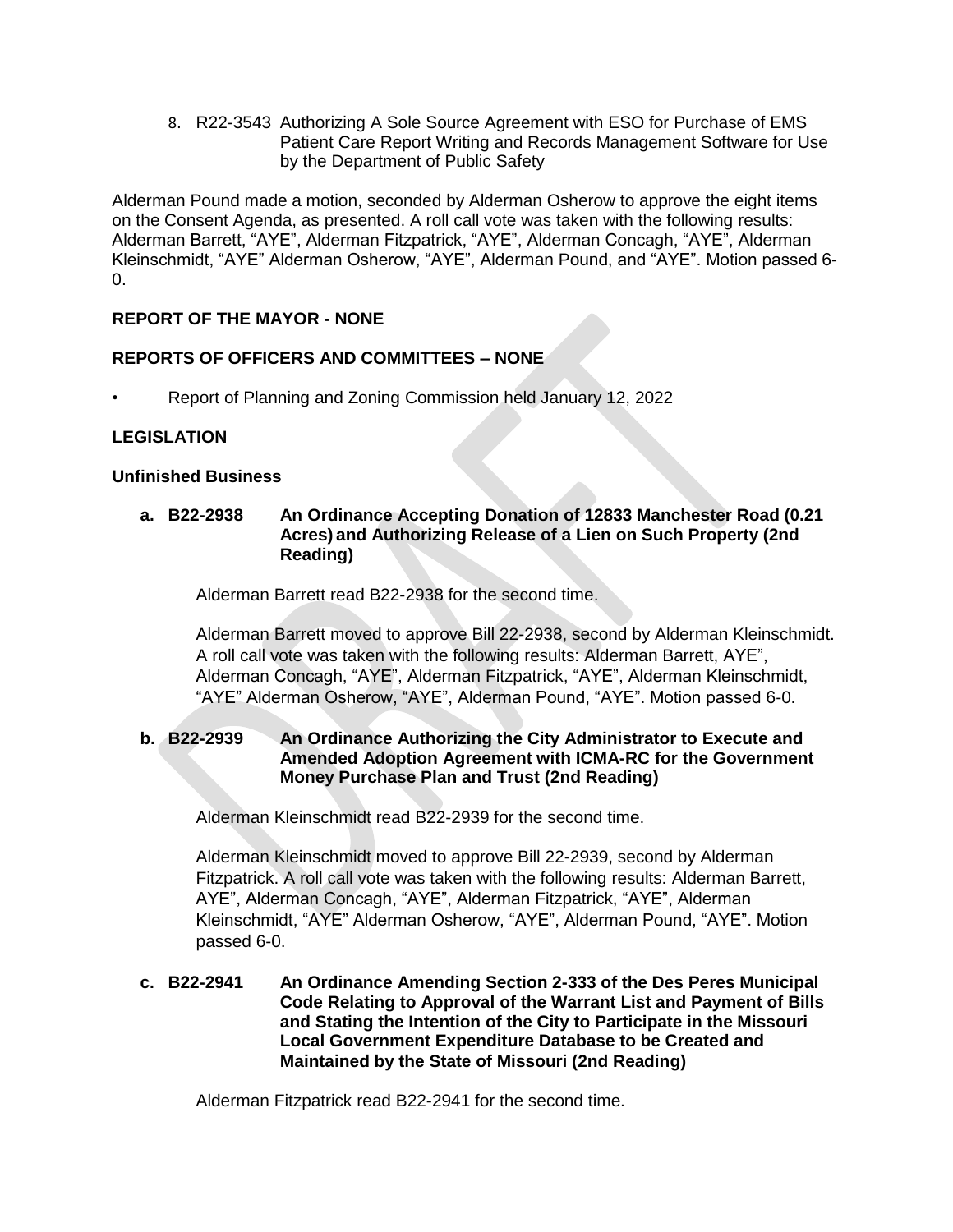Alderman Fitzpatrick moved to approve Bill 22-2941, second by Alderman Kleinschmidt. A roll call vote was taken with the following results: Alderman Barrett, AYE", Alderman Concagh, "AYE", Alderman Fitzpatrick, "AYE", Alderman Kleinschmidt, "AYE" Alderman Osherow, "AYE", Alderman Pound, "AYE". Motion passed 6-0.

#### **New Business**

1. **B22-2943 An Ordinance Approving the Record Plat for a Minor Subdivision of a 3.24 Acre Tract of Land Into Two Lots Located at 12445 Springdale Lane Springdale Manor Plat 2 Subdivision Into Two Lots (Introduction- Petitioner has Requested Waiver of Rules)**

Alderman Osherow read B22-2943 for the first time.

Scott Ball with Vanderbilt Homes clarified the lots are already split in two and the current standing home is due to be torn down next week.

Alderman Barrett made a motion to waive the rules and have B22-2943 read for a second time, seconded by Alderman Fitzpatrick. A roll call vote was taken with the following results: Alderman Barrett, AYE", Alderman Concagh, "AYE", Alderman Fitzpatrick, "AYE", Alderman Kleinschmidt, "AYE" Alderman Osherow, "AYE", Alderman Pound, "AYE". Motion passed 6-0.

Alderman Osherow read B22-2943 for the second time.

Alderman Barrett made a motion, seconded by Alderman Fitzpatrick to approve B22- 2943. A roll call vote was taken with the following results: Alderman Barrett, AYE", Alderman Concagh, "AYE", Alderman Fitzpatrick, "AYE", Alderman Kleinschmidt, "AYE" Alderman Osherow, "AYE", Alderman Pound, "AYE". Motion passed 6-0.

### 2. **B22-2944 An Ordinance Approving a Boundary Adjustment Plat Between Lots 37 and 38 of Plat 2 of Berkley Manor Subdivision (Introduction – Petitioner has Requested Waiver of Rules)**

Alderman Concagh read B22-2944 for the first time.

Alderman Concagh made a motion to waive the rules and have B22-2944 read for a second time, seconded by Alderman Barrett. A roll call vote was taken with the following results: Alderman Barrett, AYE", Alderman Concagh, "AYE", Alderman Fitzpatrick, "AYE", Alderman Kleinschmidt, "AYE" Alderman Osherow, "AYE", Alderman Pound, "AYE". Motion passed 6-0.

Alderman Concagh read B22-2944 for the second time.

Alderman Concagh made a motion, seconded by Alderman Kleinschmidt to approve B22-2944. A roll call vote was taken with the following results: Alderman Barrett,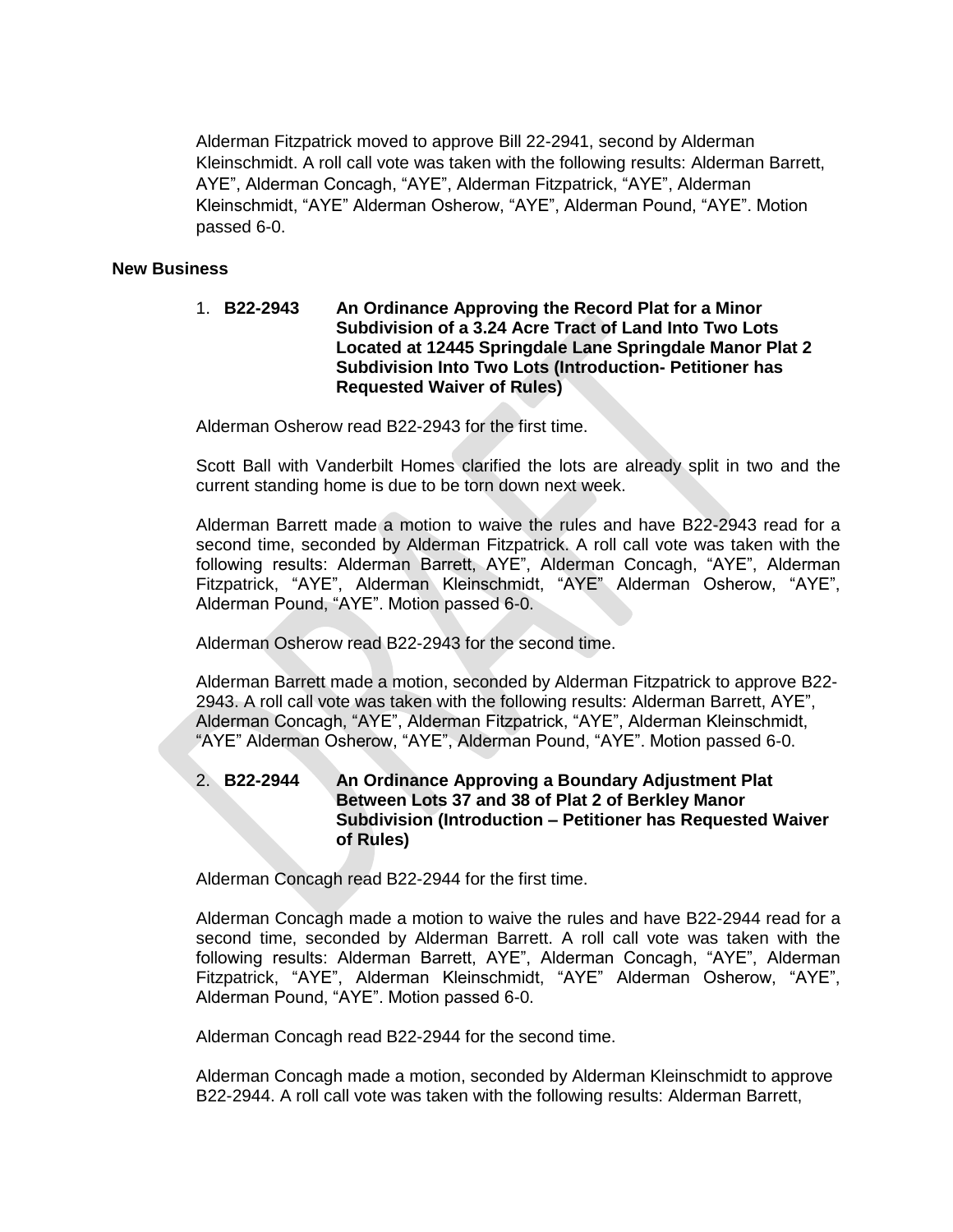AYE", Alderman Concagh, "AYE", Alderman Fitzpatrick, "AYE", Alderman Kleinschmidt, "AYE" Alderman Osherow, "AYE", Alderman Pound, "AYE". Motion passed 6-0.

#### 3. **B22-2945 An Ordinance Approving a Professional Services Agreement with Midwest Pool Management for Pool Management and Lifeguard Services for The Lodge Des Peres through December 31, 2022 (Introduction – Staff has Requested Waiver of Rules)**

Alderman Fitzpatrick read B22-2945 for the first time.

Alderman Kleinschmidt made a motion to waive the rules and have B22-2945 read for a second time, seconded by Alderman Barrett. A roll call vote was taken with the following results: Alderman Barrett, AYE", Alderman Concagh, "AYE", Alderman Fitzpatrick, "AYE", Alderman Kleinschmidt, "AYE" Alderman Osherow, "AYE", Alderman Pound, "AYE". Motion passed 6-0.

Alderman Fitzpatrick read B22-2945 for the second time.

Alderman Fitzpatrick made a motion, seconded by Alderman Kleinschmidt to approve B22-2945. A roll call vote was taken with the following results: Alderman Barrett, AYE", Alderman Concagh, "AYE", Alderman Fitzpatrick, "AYE", Alderman Kleinschmidt, "AYE" Alderman Osherow, "AYE", Alderman Pound, "AYE". Motion passed 6-0.

#### **MISCELLENOUS BUSINESS**

#### 1. **Report of the City Clerk**

Destruction of Records

City Clerk asked the Board of Aldermen for permission to shred 100 boxes, 80 binders and 1 large tub of documents from all departments that have met the minimum retention period listed in the local government records retention schedule as provided by the Office of the Secretary of the State of Missouri.

Alderman Kleinschmidt made a motion, seconded by Alderman Concagh to approve the shredding of the requested documents. A roll call vote was taken with the following results: Alderman Barrett, AYE", Alderman Concagh, "AYE", Alderman Fitzpatrick, , "AYE", Alderman Kleinschmidt, "AYE" Alderman Osherow, "AYE", Alderman Pound, "AYE". Motion passed 6-0.

#### 2. **Report of the City Administrator**

COVID Protocol for Employees

City Administrator, Doug Harms has issued a standard protocol for isolation and quarantine of non-commissioned employees who have been exposed to or have tested positive for COVID. The policy attempts to balance the health and safety of employees against the city's need for staffing for continuity of operations and the guidelines generally follow current CDC recommendations.